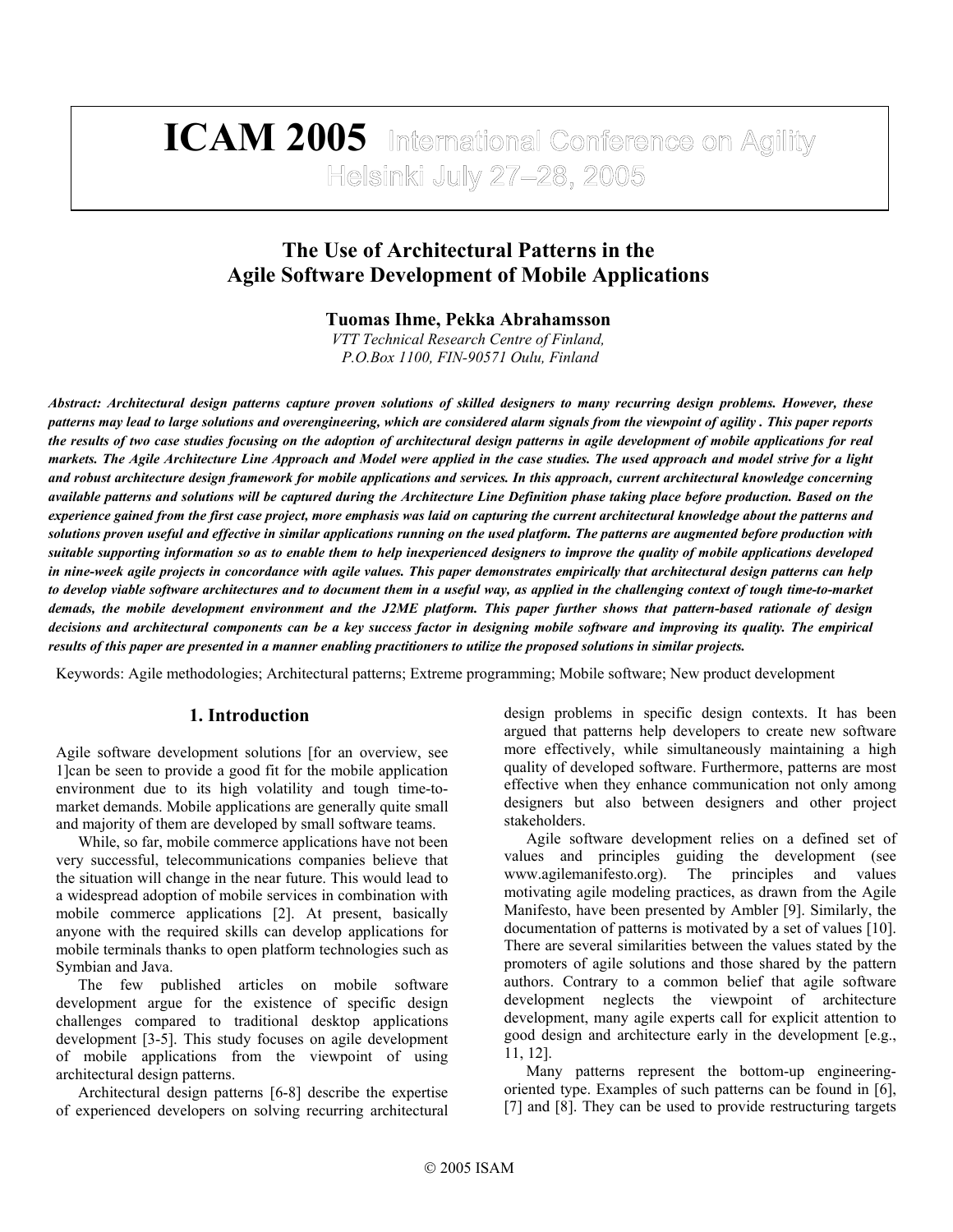in agile refactoring [13] activities for enhancing software modularity, maintainability, and reusability [6, 14].

The adoption of patterns has, however, proven difficult [6, 8, 15]. Only few patterns describe the architectural expertise of experienced mobile software developers [8] and there are only some publications available discussing examples and experiences of applying trusted general-purpose patterns in the construction of mobile applications. Kerievsky [16] argues that "unless people devote significant study to patterns, they will be in danger of misunderstanding them, overusing them, and overengineering with them." In eXtreme Programming (XP), patterns are most useful when people are familiar with them and use them in a disciplined XP way. Patterns are often implemented in their most primitive forms in early design phases and these implementations are altered or upgraded later [16].

The pattern-specific guidelines of pattern descriptions are insufficient for applying patterns in building complex realworld software architectures [8, 15]. The pattern descriptions fail to address the integration of patterns into a partial design, the combination of patterns to larger design structures, the application order of a given set of patterns, and the resolution of problems that cannot be solved by a single pattern in isolation [15]. Some pattern collections, e.g., [6-8], include useful but collection-specific pattern selection procedures.

This paper addresses the challenges introduced above and reports the results of two case studies where a mobile service and a mobile extension to an existing pc-based information system was developed. Both case projects used an agile software development approach called Mobile-D [17], which is based on XP practices. This paper focuses on the adoption of architectural design patterns in a situation where the developers are not familiar with related concepts, which can be seen as a common situation in mobile development environments.

The paper is organized as follows. The next section introduces the research design of the study. The paper continues with a summary of the supporting material of the case projects for the adoption of architectural design patterns. The main findings of the cases is then presented. Finally, some conclusions are drawn.

#### **2. Research Design**

Developing mobile applications is a challenging task due to the specific demands and technical constraints of mobile development. Very little is known about the use of architectural patterns a) in agile software development of b) mobile software systems from the practical viewpoint.

Mobile-D, an agile software development approach [17] based on the practices of eXtreme Programming, or XP, which is the best known agile method [11], is one of the pioneer approaches for mobile application development. The predecessor project [for details, see 18] for the case studies of this paper, i.e. the zOmbie and bAmbie projects, also showed that no patterns can found or utilized in 8-week Mobile-D

projects without any support for the adoption. Due to these issues, the Mobile-D approach and two case projects were selected for studying if architectural design patterns could be used in the development of mobile applications for improving software architecture.

## **2.1 Research setting**

#### *Agile Architecture Line Model*

The Agile Architecture Line Model in [Figure 1](#page-1-0) provides the design and documentation context and process phases for adopting the architectural patterns in the case projects. [Figure](#page-1-0) [1](#page-1-0) presents the Architecture Line Model from the viewpoint of systematic piecemeal growth of architectural design and documentation in the different phases of the Mobile-D process. Architectural patterns represent one form of creating, understanding, communicating, and documenting viable architectural solutions.

The Agile Architecture Line Model [originally introduced in 19] strives for a light and robust architecture design frame for mobile applications and services. It aims at producing maintainable and expandable products with trusted infrastructures. The Architecture Line concept involves selecting and using architectural design patterns in a systematic manner over the course of agile projects. It relies on agile values and principles and attempts to mitigate the risks of overengineering in tough time-to-market development environments.

<span id="page-1-0"></span>

**Figure** 1**.** Agile Architecture Line Model

The growth of the architecture in an agile software development project progresses over a series of phases. Phase -1 includes activities performed prior to project commission and launch. Phase 0 consists of activities related to the first iteration of product development. Piecemeal and systematic growth of architectural understanding progress over subsequent phases as shown in [Figure 1.](#page-1-0)

#### *2.1.1 Case studies*

The zOmbie project team was developing a mobile service application for active investors for an easy access to financial services involving trading in the stock market and visualizing real-time market data and stock exchange indexes. The bAmbie project team was developing a mobile extension to an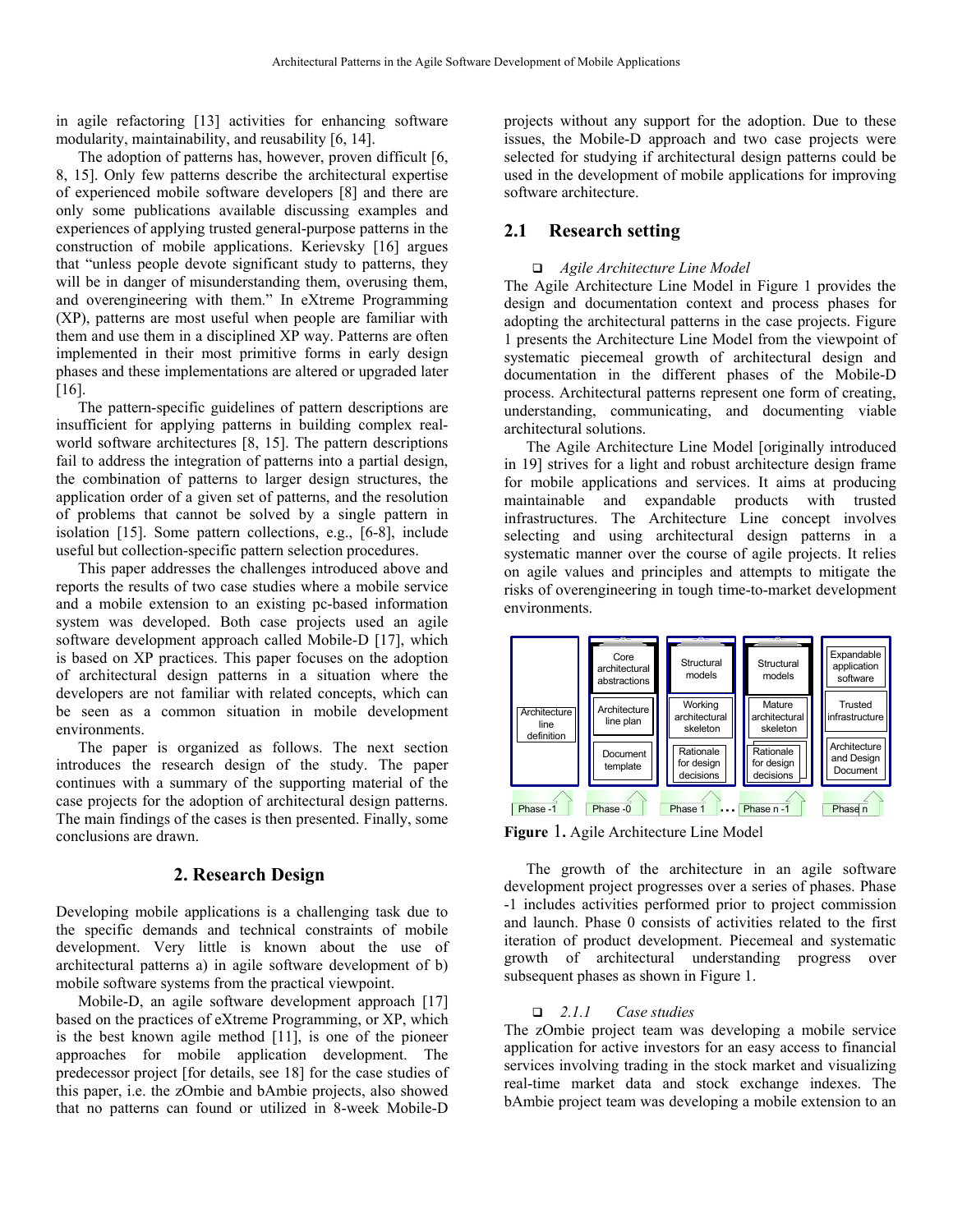existing production planning system enabling sales personnel to visualize the on-line the state of factory production anywhere in the world at any given time. The cases shared a common development concept: "From a scratch idea to a marketable java-based mobile application in nine weeks, running on several mobile phone terminals". The concept was realized via rapid iteration cycles and very small software releases of the Mobile-D process using the minimum-footprint J2ME platform on client mobile phones.

The zOmbie team included five  $5<sup>th</sup>$  to  $6<sup>th</sup>$  year university students and a research scientist with several years of experience in software development but very limited experience with the Java language and the J2ME platform. The bAmbie team consisted of three university students and one designer from the customer organization with no experience of the J2ME platform but with sound knowledge of the existing pc-based information system. None of the group members were working in both of the teams. All the students involved had participated in an introductory course on software architecture and architectural design patterns prior to the projects. The course had included a small exercise on the use of the J2ME platform.

The development environments of the two projects were almost identical. However, the MySQL database was used for the stock market data in the zOmbie project and the Oracle database for the production system data in the bAmbie project.

Both case projects involved six similar iterations or phases of the Mobile-D process ([Figure 1\)](#page-1-0): Phase 0 spanned one week, Phases 1 to 3 two weeks, and Phases 4 and 5 one week. Both case studies required one extra enhancement iteration at the end of the project in addition to the initial eight-week development schedule.

The applications of the cases shared the architecturally important key functionality of retrieving data from a database and displaying it on mobile phone terminals. The customers in the case projects did not specify any quality requirements for the applications. The main difference between the cases regarding the adoption of architectural design patterns was to be found in the supporting material created during Phase -1 prior to the start of the case projects and its use during the projects. The cases shared similar mobile applications, teams, development environments, the same agile development process, and J2ME, one of the most common platforms for mobile applications. Accordingly, the number of disruptive variables was very small. The zOmbie and bAmbie cases could thus be considered appropriate for this study focusing on the adoption of architectural design patterns in an agile development of mobile applications.

## **2.2 Research method**

Cunningham [20] looks upon action research as one form of case study research. In action research, the focus is more on what practitioners do rather than what they say they do [21]. The multiple case study research as suggested by Yin [22] is the principal guiding research method in our study. Oquist

[23] further points out that action produces knowledge for guiding practice, which also lays down the guidelines of this study.

The support group of the case projects included an experienced software architect with sound expertise in patterns. He contributed to the study by preparing and presenting supporting material for the adoption of architectural design patterns during Phase -1 (see [Figure 1\)](#page-1-0) before the teams started to work on the case projects. Action research requires that reality is modified using planned interventions [24]. The planned interventions took place between the agile projects. Retrospective project post-mortem workshops [25] and interviews at the end of each project were used for capturing experiences and learning from individual projects. This information augmented by action point lists was used for starting improvement actions for the Agile Architecture Line Model and for developing supporting material for subsequent case projects.

During the case projects, Phases 0 to n in [Figure 1,](#page-1-0) the support group architect provided expert guidance on patterns whenever needed and requested by developers and particularly via project retrospectives. The Post-Iteration Workshop technique [25] was used for conducting project retrospectives after all iterations of the projects so as to improve the software development process, also including architectural design and documentation aspects. The support group architect did not intentionally intervene in the case projects since the goal of the study was to investigate whether an inexperienced team was able to make use of provided architectural patterns if supported by training material.

The architectural design and documentation issues, including utilization of proposed patterns, were totally optional for the developers due to the agile values (i.e., trust teams and working software over comprehensive documentation) adopted in the projects because the customer did not require architectural issues.

The data collection involved the use of the resulting documentation, code and design artifacts. In addition, consultation requests from the developers, project retrospectives conducted after iterations and retrospective project post-mortems and interviews conducted after the end of the projects were collected for research purposes.

## **2.3 Research problems**

The main characteristics of the experimental setup were, as described above:

- The development concept "From a scratch idea to a marketable java-based mobile application in nine weeks, running on several mobile phone terminals",
- Inexperienced teams, and
- An agile development process with an emphasis on the totally optional utilization of the proposed patterns.

This research aims to study if architectural design patterns can be used for improving the software architecting process of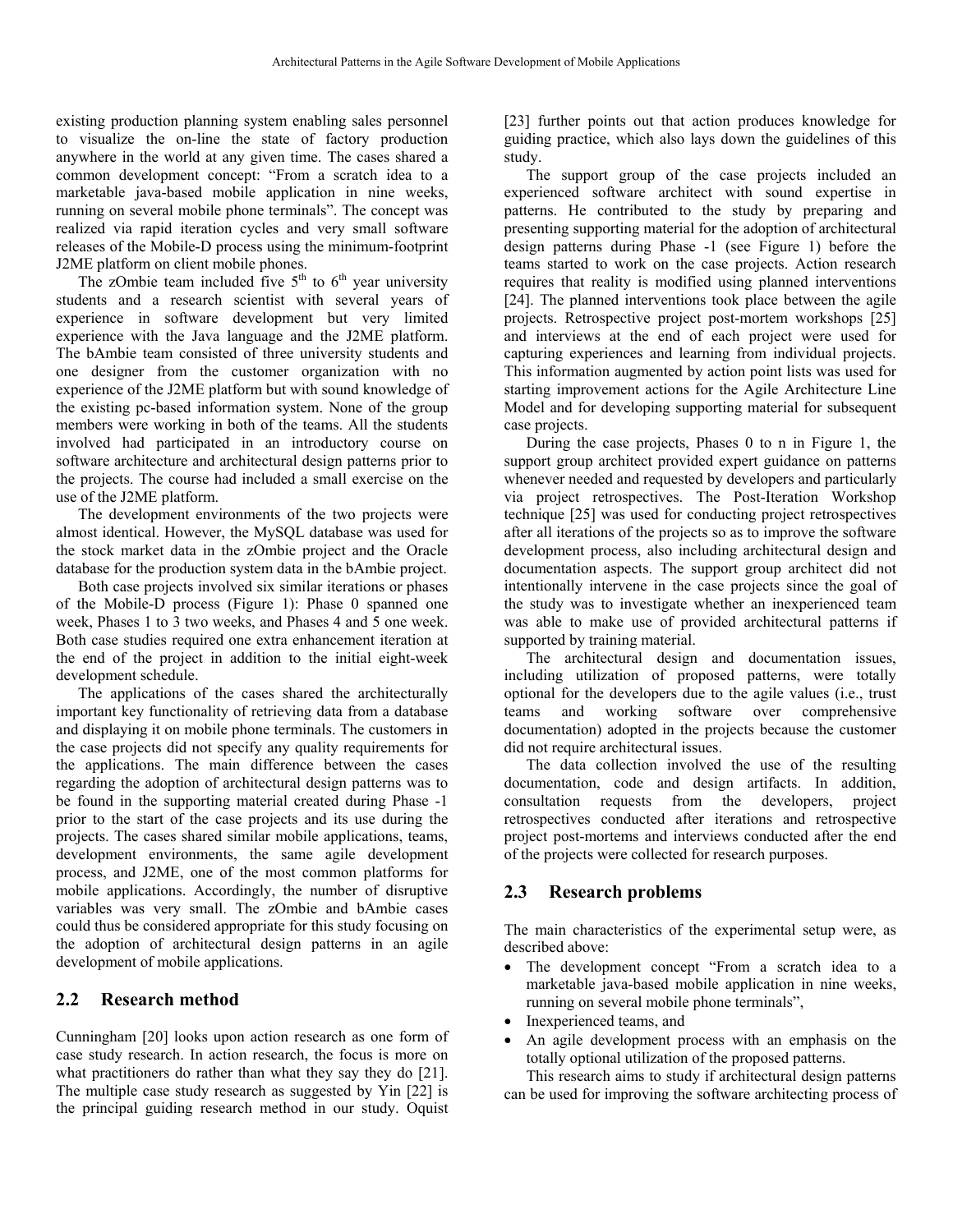Mobile-D projects in the given experimental setup. This general aim is divided into the following specific problems according to the issues identified in the introduction:

- How to select and present patterns in the training material so as to motivate and facilitate their use by the project team?
- How can patterns help the team to create new software effectively, while simultaneously maintaining the quality of the developed software at a high level?
- How can patterns help the team to develop useful and effective software architectures? Northrop [26] identifies the following three fundamental reasons why software architecture is important: a basis for mutual understanding, consensus and communication among stakeholders, a manifestation of early design decisions about a system, and a transferable abstraction of the system. A useful architectural model with associated documentation has to be capable of describing adequately what the externally visible properties and roles of the components in the models are, the relationships among those components, and how the components cooperate to accomplish the purpose of the system [26].
- Are the Mobile-D approach with its agile values and the Agile Architecture Line Model suitable to be used with patterns?
- How can patterns be used as a documentation aid to preserve vital design information that helps to maintain and evolve the developed product after the project? Agile methods generally tend to ignore problems that may occur after a specific software product has been developed [1].

## **3. Supporting material for the adoption of patterns**

An experienced software architect in the support group of the case projects was responsible for preparing supporting material for the adoption of architectural design patterns as well as for presenting the material during the training courses of the project teams before the start of the projects.

## **3.1 The zOmbie case**

When preparing the supporting material during Phase  $-1$ , the architect had neither enough time nor enough information about the application idea of the zOmbie project for analyzing the application and technology domains. Therefore, the supporting material of the zOmbie case mainly included general information about architectural design patterns and their selection and also about architectural drivers. The material included some more detailed information about the following styles and patterns [7, 27]: the client-server style, the tiered style, the deployment style, the module decomposition style, and the Layers pattern. The material also included information about Java-specific J2EE patterns along with an example of a potential system-level architecture.

## **3.2 The bAmbie case**

The supporting material of the bAmbie case included information about the following styles and patterns [6, 7, 27]: the Three-Tier-Client-Server style, the Broker pattern, the Model-View-Controller pattern, the Proxy pattern, the Façade pattern, the Layers pattern, the Singleton pattern, the deployment style, and the module decomposition style.

Based on the negative experience gained from the zOmbie case, the supporting material of the bAmbie case was complemented by information about examples [e.g., 28] of concrete implementations of most of the patterns on the Micro Edition of the Java 2 Platform (J2ME) with the Mobile Information Device Profile (MIDP). Based on these examples, the supporting material provided a small and manageable set of potential core abstractions for structuring each subsystem of the system to be developed. The abstractions and their relations resulted from the integration of pattern examples in the supporting material. The abstractions and their relations composed potential architectural skeletons for the system to be developed. They were also used in the proposal for software architecture design document template as examples of the use of patterns in documenting the rationale of architectural decisions and solutions.

#### **4. Findings from the case studies**

## **4.1 Empirical evidence of benefits: the cyclomatic complexity**

Literature has produced little empirical evidence of the benefits of using architectural patterns in practice. In order to shed some light on this issue, the cyclomatic complexities of the zOmbie and bAmbie cases were calculated and compared. As noted earlier, the difference in the analyzed cases was the use of architectural patterns, which were used in bAmbie but not in zOmbie.

| Cyclomatic<br>Complexity | <b>Risk Evaluation</b>              |
|--------------------------|-------------------------------------|
| $1 - 10$                 | a simple program, without much risk |
| $11 - 20$                | more complex, moderate risk         |
| 21-50                    | complex, high risk program          |
| greater than 50          | untestable program (very high risk) |

Table 1. Cyclomatic complexity values and risk of defects (the QJ-Pro tool available from http://checkstyle.sourceforge.net/)

Cyclomatic complexity measures the number of linearlyindependent paths through a program module. It is a measure of the minimum number of possible paths through the source and therefore the number of required tests. Therefore, as Table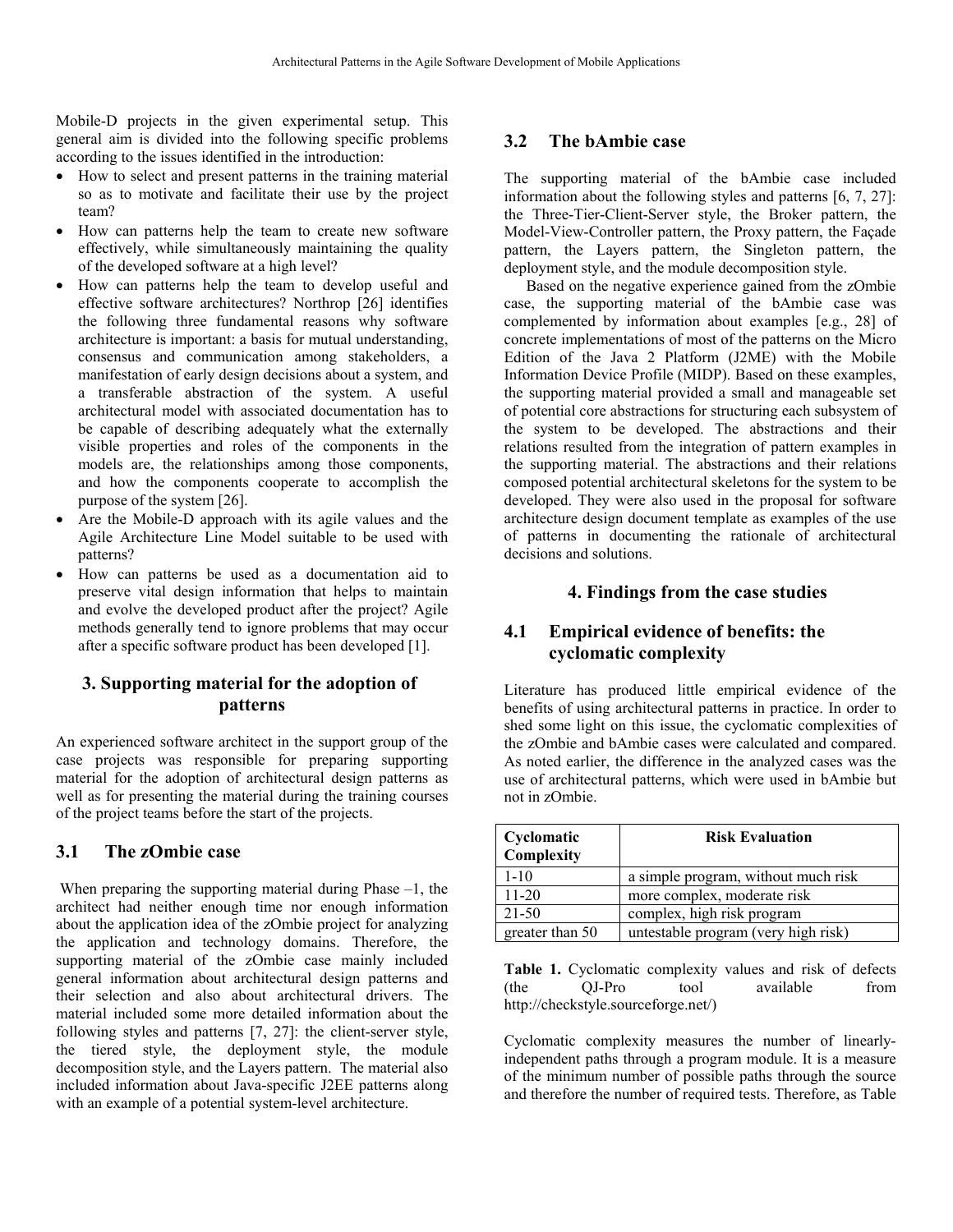1 shows, a higher cyclomatic complexity value suggests a higher risk of defects.



<span id="page-4-0"></span>**Figure 2.** Cyclomatic complexity of code in two projects.

[Figure 2](#page-4-0) shows that the use of design patterns can clearly reduce program complexity. In bAmbie the client software showed two complexity points larger than 10, while in zOmbie this value was as great as 20. On the server side, the difference between the respective values was not quite as great, but in zOmbie the greatest complexity value in server code was as large as 89, which is certainly not a desirable result in view of the target values presented in Table 1.

#### **4.2 Answers to research problems**

The research problems in Section 2 are further divided into more specific questions (in italics) and attached with the answers obtained to these questions.

*How can a small set of suitable and useful patterns be pre-selected if no quality requirements are specified and only a scratch idea about the functionality of the product is available?* The rapid iteration cycles and very small software releases of the Mobile-D process require that the quality of the developed software is constantly maintained at a good enough level in terms of, for example, modifiability, testability, expandability and integrability. Many architectural design patterns support these kinds of quality attributes but, if not applied carefully, they may also cause problems in terms of performance, which must be of high level in the final application. The results showed that the preparation of useful pattern supporting material requires not only enough time and sound expertise on patterns and architecting, but also specific knowledge about the use of patterns in similar applications running on the specified platform. This specific knowledge can be acquired by analyzing application and technology domains, particularly focusing on pointers to potential pattern and architecture resources, such as pattern and style

catalogues, examples of similar applications, and typical system and software architectures. Pattern collections such as [6, 7] and [8] include useful but collection-specific pattern selection procedures. Pre-applied architectural design patterns in the example material [e.g., 28] of the J2ME platform provider proved highly useful. The architecturally important key functionality of the system needed to be crystallized from the scratch idea of the products for searching examples of similar applications. In these cases, the key functionality was to retrieve data from a database and to display it on mobile phone terminals.

*How can selected patterns be presented in the pattern supporting material in a manner that would make the project team willing to utilize them?* The results showed that no patterns will be found or utilized if appropriate supporting material for their adoption is missing. In the worst case scenario, the teams are in danger of misunderstanding the patterns. Thus, the adoption of patterns without any working examples on similar problems and platform contexts is likely to fail. The supporting material of the bAmbie case included information about examples of concrete implementations of most of the patterns on the used platform. These examples enabled the supporting material to provide a small and manageable set of potential core abstractions for structuring each subsystem of the system to be developed. The abstractions and their relations resulted from the example integration of the patterns. The abstractions were also used in a proposal for software architecture and design document template as examples of the use of patterns in documenting the rationale of architectural decisions and solutions. The results showed that the teams had no time to use more than the presented part of the supporting material.

*How can patterns help the team to create new software more effectively?* The results showed that patterns in the supporting material helped the bAmbie team to capture a comprehensive, appropriate and understandable set of core architectural components at the beginning of the project. This contributed to enhanced productivity in terms of logical lines of code per person month and better task estimation in the bAmbie case.

*How can patterns be used as a documentation aid to preserve vital design information that helps developers evolve software iterations more efficiently and maintain a high quality of the developed software?* Pre-defined patterns and pattern-based core architectural abstractions in the supporting material allowed the team to create a comprehensive and appropriate set of core architectural components at the beginning of the project for structuring each subsystem of the system. The patterns and abstractions provided excellent targets and design information for refactoring the architecture of the system. The zOmbie case, which did not employ patterns led to the simplest architecture at the beginning of the project and the same architecture was maintained during the whole project, which led to large and complex components in the final architecture as shown in [Figure 2.](#page-4-0)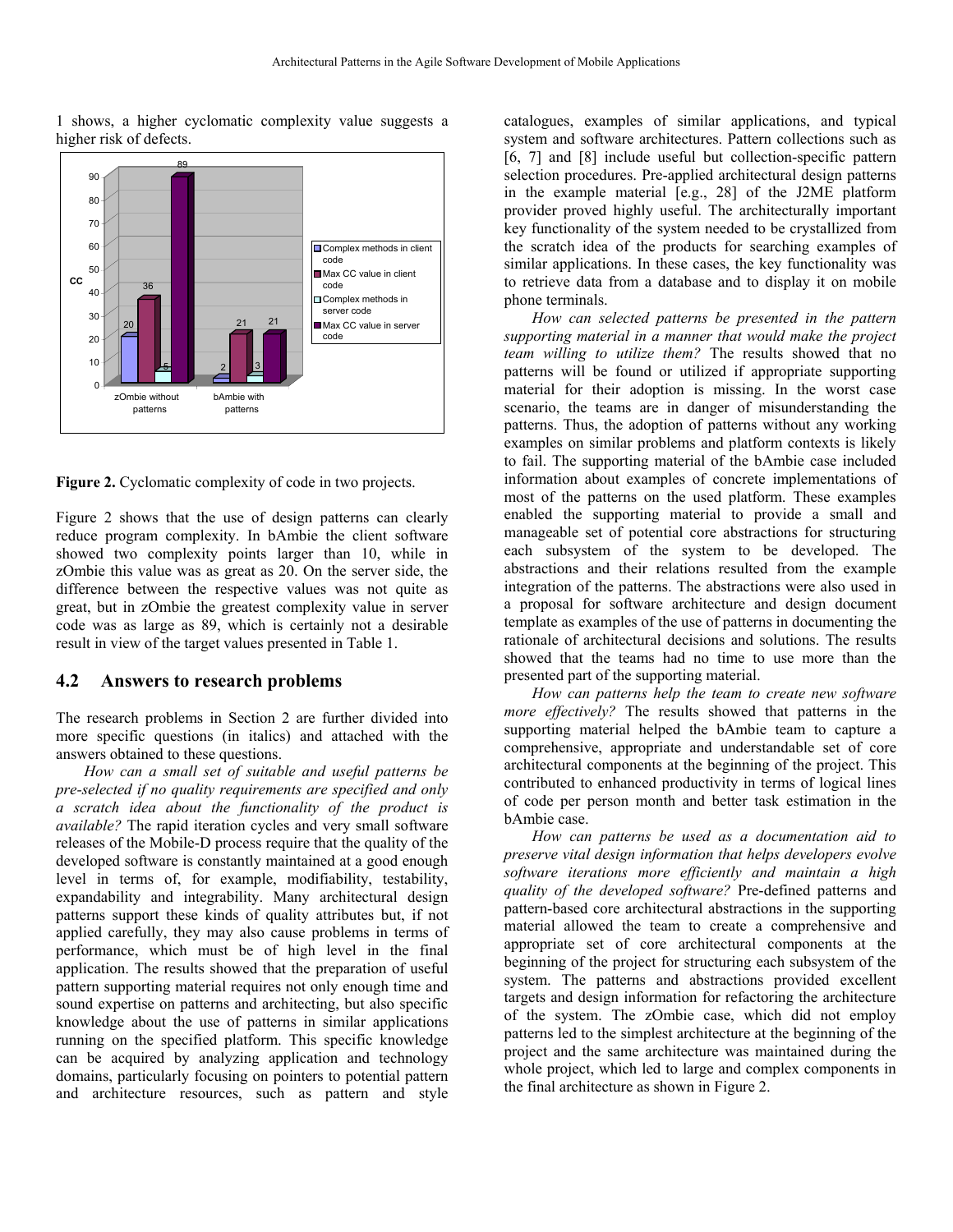*How can patterns help the team to develop software architecture descriptions that can be used as a basis for mutual understanding, consensus and communication not only in the project team but also among other project stakeholders during the project?* Two non-standard software models were created during Phase 1 in the zOmbie project (Layer Description and Composite Model). The models included a large number of different kinds of weakly defined components and relationships among components. These models, however, failed to describe software architecture in a useful way [26] for stakeholders outside the project team. The non-standard software models of the bAmbie case on flip charts were usable for architectural communication among stakeholders during the development because the components in the models were derived from high-quality core abstractions in the pattern supporting material.

*How can patterns help the team to develop software architecture descriptions that represent the manifestation of early design decisions?* Some indications of early design decisions, but no design rationale, regarding the partitioning of the software system can be identified from the development time models of the zOmbie case. The design decisions of the software models of bAmbie on flip charts could, however, be traced and they were also included the pattern supporting material. Patterns encouraged the team to document also the design decisions and rationale that were not based on the information in the supporting material. The software architecture descriptions in the final document represent the manifestation and rationale of design decisions derived from the descriptions of the used patterns.

*How can patterns help the team to create software architecture models that are transferable across successive iterations as well as across similar systems?* The Layer Description of the zOmbie case was transferable across successive iterations. Since the other models on flip charts and in the final document list almost all classes in the system, they had to be modified according to class insertions or removals. The software models of bAmbie on flip charts were transferable across successive iterations due to their background of modeling examples provided by the supporting material. The software architecture descriptions in the final document were transferable also across similar systems, e.g., they could be applied to the architecture of the system developed in zOmbie.

*Is the Agile Architecture Line Model suitable for using patterns?* The results of the bAmbie project showed that patterns could be used in the fast-cyclic Mobile-D agile development process for new software via pre-defined patternbased core architectural components while simultaneously maintaining the desired phasing and pacing rhythm of the process. However, some problems were also encountered. More effort and guidelines is needed for the development of supporting material for the adoption of patterns.. The Mobile-D process included the idea of creating a communication channel from the cell phone to the database during the first one-week iteration. The bAmbie project followed this idea and

ended up with run-time architecture and architectural components that were too difficult to restructure for integrating the Model-View-Controller (MVC) pattern [7]. The particular importance of the application order of patterns at the beginning of the project should be emphasized more in the guidelines of the Mobile-D process.

*Are the adopted agile value of "trust teams" and particularly the derivative application of the "trust teams" value, the totally optional utilization of the proposed patterns, suitable for the adoption of patterns?* The Mobile-D approach is based on XP practices. XP expects the majority of the project team members to be on expert level. While the 'trust teams' value is well suited to teams of experts, it may cause problems for more inexperienced teams, such as those involved in this study. Better results from the viewpoint of using patterns and other architectural issues would have been archived if the project team had been obligated to consult the support group when encountering problems in the adoption of proposed patterns and core architectural abstractions.

*Is the agile value "working software over comprehensive documentation" suitable for the adoption of patterns?* All Mobile-D projects have followed this value. The results of the bAmbie case suggest that patterns can help and encourage the project team to document knowledge about software architecture in a brief and salient form [11] during the development period and particularly in the final documentation. The architectural documentation of the bAmbie project was as brief as that of the zOmbie project while simultaneously being more salient [11] in discussing the overall architectural design rationale and focusing more on the essential and high-level structures in the system. The agile project teams were not too keen to document software architectures, so it was important that patterns would support their documentation work while not increasing their documentation effort.

*How can patterns be used as a documentation aid to preserve vital design information that helps to maintain and evolve the developed product after the project?* Software architecture knowledge remained tacit in the zOmbie project and had remained tacit in its predecessor mainly due to a common misunderstanding that the agile value of "working software over comprehensive documentation" neglects the viewpoint of software architecture. The software architecture descriptions in the final documents of these projects were not useful from the viewpoint of the criteria presented in [26]. This may cause serious problems for maintenance and further development activities after the projects particularly in case the project team changes. In bAmbie, quite reversely, the high-quality pattern-based software architecture descriptions recorded in the bAmbie final document have been used as a basis for mutual understanding, consensus and communication among all stakeholders after the project, including continuation projects along with a study course work and a university graduation thesis. This was achieved particularly via the software architecture and design document template proposal in the supporting material including examples of the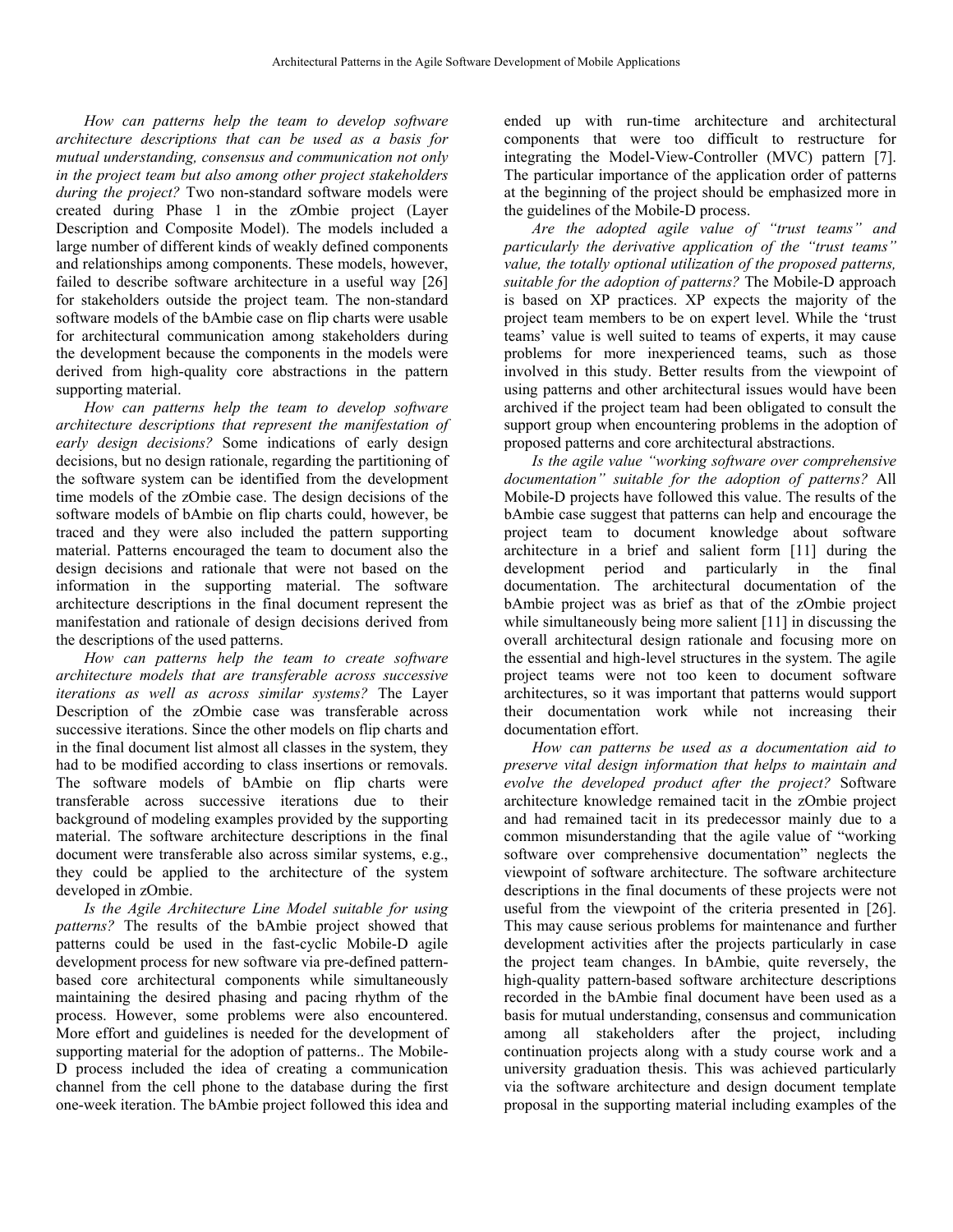use of patterns in documenting the rationale of architectural decisions and solutions.

#### **5. Conclusions**

This paper has argued that mobile applications are developed in a turbulent business environment, which requires the ability to react rapidly to changing market needs. It was suggested that agile software development solutions are targeted for this type of environment. Architectural design patterns describe the expertise of experienced developers on fundamental structuring principles of software systems and in solving recurring design problems in specific design contexts. Very little is known about the application of these patterns in the context of agile development of mobile application. Empirical evidence, experiences and lessons-learned regarding the application of architectural patterns are in short supply. This paper makes an attempt to shed light on these issues.

The results of the adoption of architectural design patterns in two case studies on the development of mobile applications have been described. The applications were developed from a scratch idea in 9 weeks with rapid iteration cycles and very small software releases using an XP-based agile method called the Mobile-D as the development frame and the Agile Architecture Line Model. of Mobile-D as the architectural design frame. The Agile Architecture Line Model defines the development of viable architecture solutions for mobile software applications in a stepwise and phase-based manner. The applications shared an architecturally important key functionality of retrieving data from a database and displaying it on mobile phone terminals. The team members were not highly experienced with software architecting, the J2ME platform, or architectural design patterns. The customer did not require the use of patterns. Thus, the use of patterns was optional for both of the project teams. The context, therefore, was highly challenging for the adoption of architectural design patterns. The difficulties faced have also been documented and reported here.

The results show that patterns are not likely to be found or utilized if appropriate support for their adoption is missing. In the worst-case scenario, the teams are in danger of misunderstanding the patterns. Thus, the adoption of patterns is bound to fail if there are no working examples on similar problems or platform contexts available. Software architecture descriptions were not useful [26] in the final documents of the zOmbie project, in which no patterns were used. The zOmbie application was not modular enough.

The bAmbie project showed that patterns can support agile values also in difficult adoption contexts such as those of the case projects if the patterns have been augmented before production with suitable information in the supporting material. This addition captures current architectural knowledge about the patterns and solutions that have proven to be useful and working in similar applications running on the same platform. The integration of the patterns resulted in a set of potential core abstractions and their relations. This enabled

the team to make good use of patterns for developing viable software architectures and documenting them in a useful way and also for creating sound rationale for the trusted and high quality architectural solutions of the project. Pattern-based rationale of design decisions and architectural components proved to be a key success factor in designing and refactoring software architecture under the challenging development concept of this study. Empirical evidence in terms of code complexity demonstrated the impact of the use of patterns on achieving more balanced software structures.

The augmented patterns supported agile development values such as the Simplicity and Communication values of Agile Modeling [9] and also the agile principle of "Continuous attention to technical excellence and good design enhances agility" in the context of the bAmbie project. The principle of optional use of supporting material originated from the agile value of "trust teams". This caused problems in the application order of patterns. The data and empirical material presented in the paper serve as a useful pointer for practitioners developing mobile applications and researchers interested in agile development and use of architectural patterns.

The Agile Architecture Line Model has been empirically tested in four Mobile-D case studies. The future research will focus on industrial cases and on radical acceleration of product development by developing agile architecture lines for series of products and for initiating software product lines and application frameworks.

#### **Acknowledgements**

The main research work of this paper has been carried out within the ITEA-Agile project funded by the National Technology Agency of Finland (Tekes) and VTT. The authors wish to thank the zOmbie and bAmbie teams for valuable and fruitful co-operation.

#### **References**

1. Boehm, B. and R. Turner. 2003. *Balancing Agility and Discipline*, Boston: Addison-Wesley.

2. Blazevic, V., A. Lievens, and E. Klein. 2003. "Antecents of project learning and time-to-market during new mobile service development," *International Journal of Service Industry Management*, 14(1):120-147.

3. Dahlgren, F. 2001. "Future Mobile Phones - Complex Design Challenges from an Embedded Systems Perspective," *Engineering of Complex Computer Systems*.

4. Yoshimi, B., et al. 2002. "Lessons Learned in Deploying a Wireless, Intranet Application on Mobile Devices," *Workshop on Mobile Computing Systems and Applications (WMCSA'02)*.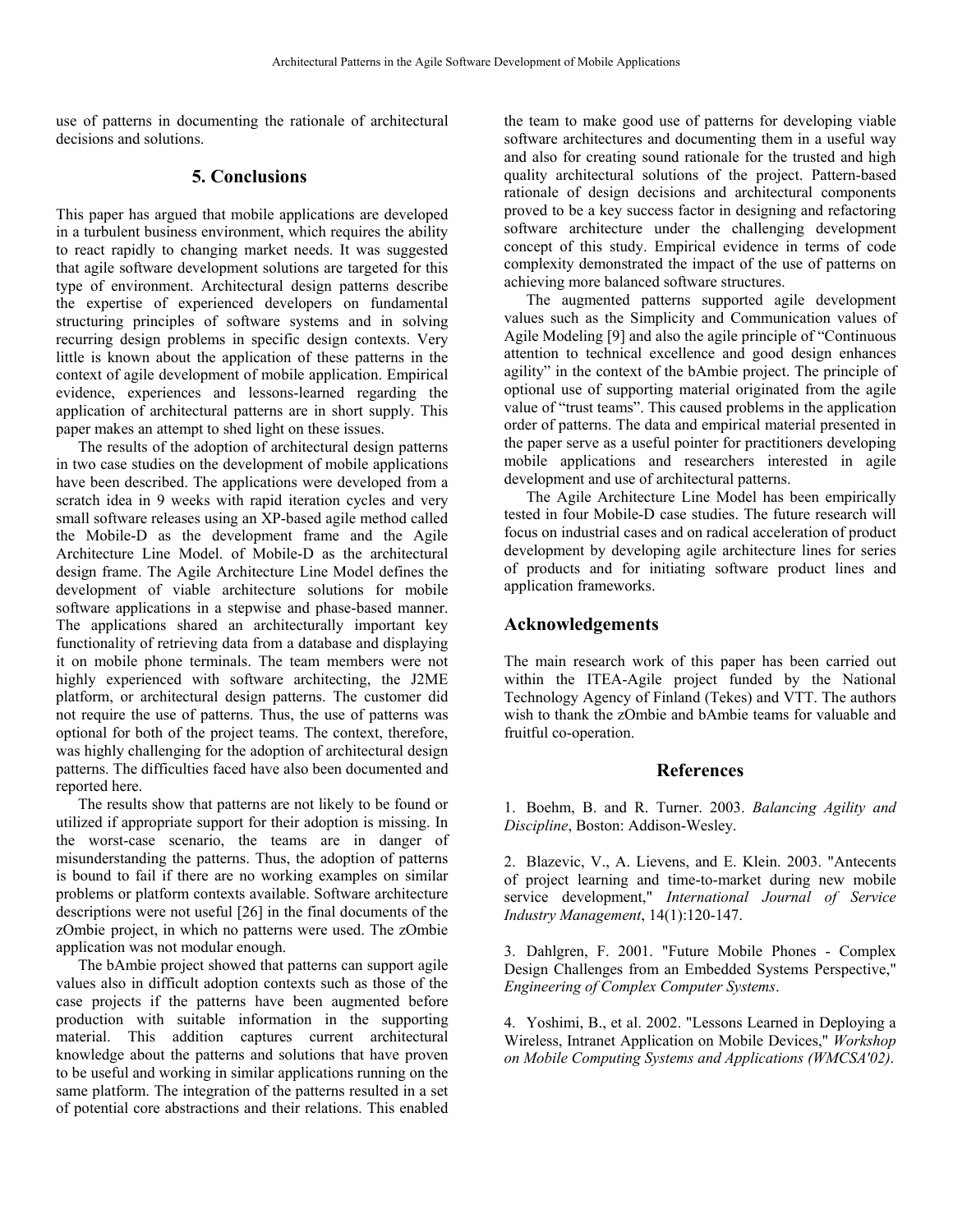5. Konchnev, D.S. and A.A. Terekhov. 2003. "Surviving Java for Mobiles," *Pervasive Computing*, (April/June):90-95.

6. Gamma, E., et al. 1995. *Design patterns: Elements of Reusable Object-Oriented Software*, New York: Addison-Wesley.

7. Buschmann, F., et al. 1996. *Pattern-Oriented Software Architecture - A System of Patterns*, Chichester, England: John Wiley & Sons.

8. Schmidt, D., et al. 2000. *Pattern-Oriented Software Architecture, Volume 2: Patterns for Concurrent and Networked Objects*: John Wiley & Sons.

9. Ambler, S.W. 2002. *Agile modeling*, New York: John Wiley & Sons, Inc.

10. Schmidt, D., R. Johnson, and M. Fayad. 1996. "Software Patterns," *Communications of the ACM*, 39(10):36-39.

11. Martin, R. 2002. *Agile Software Development, Principles, Patterns, and Practices*, Upper Saddle River, New Jersey: Prentice Hall.

12. Beck, K. 2000. *Extreme programming explained: Embrace change*, Reading, MA.: Addison Wesley Longman, Inc.

13. Fowler, M. 1999. *Refactoring: Improving the design of existing code*, Boston: Addison-Wesley.

14. Keriewsky, J. 2004. *Refactoring to Patterns*, Boston: Addison-Wesley.

15. Buschmann, F. 1999. Building Software with Patterns, in *Proceedings of the Fourth European Conference on Pattern Languages of Programming and Computing, Bad Irsee, Germany, 8 - 10 July 1999*. 1999. p. 58.

16. Keriewsky, J. 2000. "Patterns and XP," in *Extreme Programming Examined: Selected Papers from the XP 2000 Conference. XP 2000 Conference, Cagliari, Italy*, G. Succi and M. Marchesi, Editors, Addison-Wesley: New York. p. 207-220.

17. Abrahamsson, P., et al. 2004. "Mobile-D: An Agile Approach for Mobile Application Development," *Objectoriented programming systems, languages, and applications,* Vancouver, BC, CANADA, pp. 174 - 175.

18. Abrahamsson, P. and J. Koskela. 2004. "Extreme programming: A survey of empirical results from a controlled case study," *ACM-.IEEE International Symposium on Empirical Software Engineering (ISESE 2004),* Redondo Beach, CA, USA, pp. 73 - 82.

19. Ihme, T. 2001. "An architecture line structure for command and control software," *27th EUROMICRO Conference,* Warsaw, Poland: IEEE Computer Society Press, pp. 90-96.

20. Cunningham, J.B. 1997. "Case study principles for different types of cases," *Quality and quantity*, 31:401-423.

21. Avison, D., et al. 1999. "Action Research," *Communications of the ACM*, 42(1):94-97.

22. Yin, R.K. 1994. *Case Study Research Design and Methods,* 2nd ed.: Sage Publications.

23. Oquist, P. 1978. "The epistemology of action research," *Acta Sociologica*, 21:143-163.

24. Susman, G.I. and R.D. Evered. 1978. "An Assessment of the Scientific Merits of Action Research," *Administrative Science Quarterly*, 23:582-603.

25. Salo, O., et al. 2004. "Self-Adaptability of Agile Software Processes: A Case Study on Post-Iteration Workhops," *5th International Conference on Extreme Programming and Agile Processes in Software Engineering (XP 2004),* Garmisch-Partenkirchen, Germany: Springer.

26. Bass, L., P. Clements, and R. Kazman. 1998. *Software Architecture in Practice*, Reading, Massachusetts: Addison-Wesley.

27. Clements, P., et al. 2002. *Documenting Software Architectures, Views and Beyond*, New York: Addison-Wesley.

28. Yuan, M. 2004. *Enterprise J2ME, Developing Mobile Java Applications*, Upper Saddle River, NJ: Prentice Hall.

## **Authors' biographies:**



Lic. of Tech. **Tuomas Ihme** is a senior research scientist at VTT Technical Research Centre of Finland. His professional experience involves several years in industry as a software engineer and a project manager, more than 20 years experience in development and research of embedded software, and management of industrial development projects as well as national joint research projects. His areas of